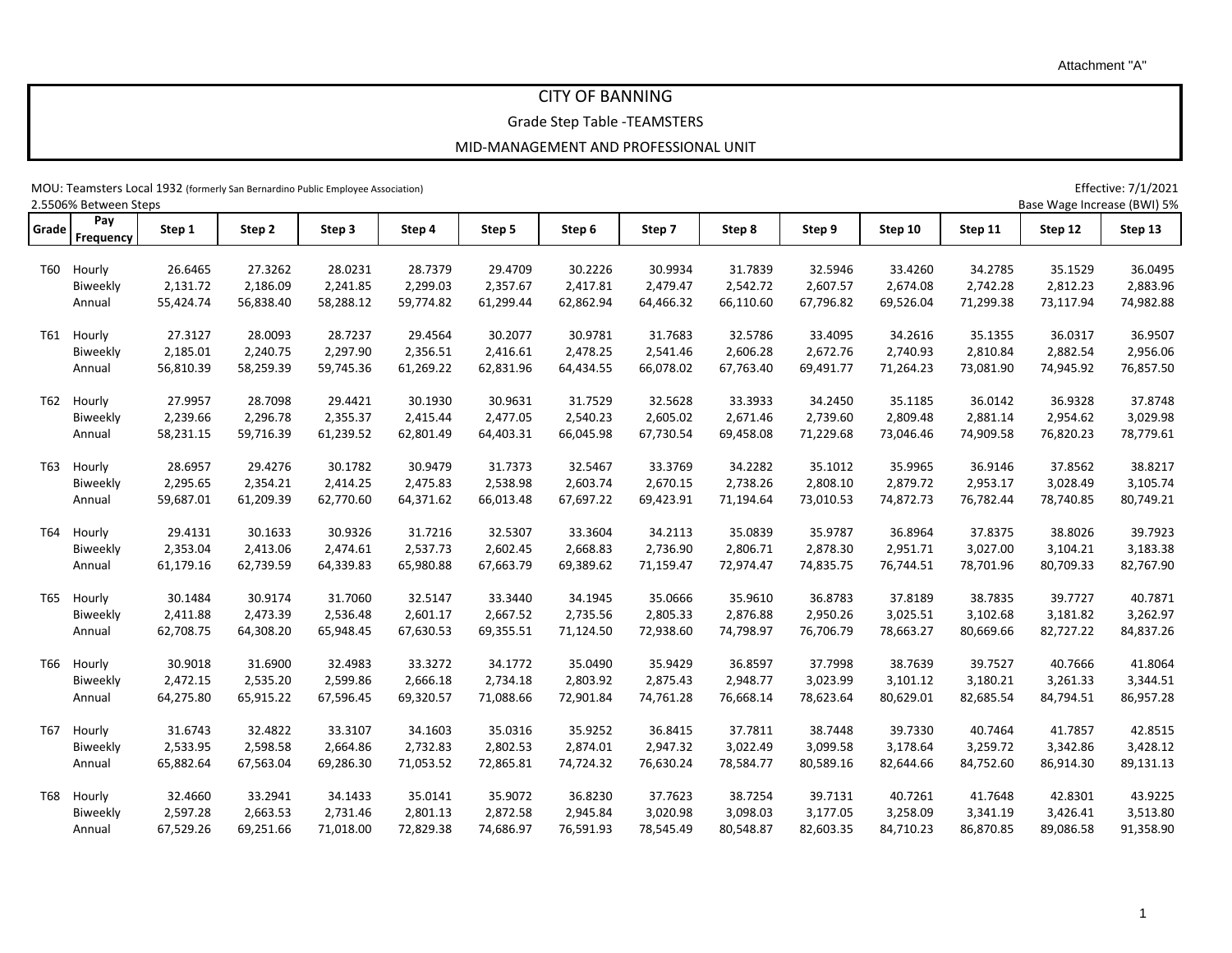2

Attachment "A"

## CITY OF BANNING

Grade Step Table -TEAMSTERS

MOU: Teamsters Local 1932 (formerly San Bernardino Public Employee Association) example and the structure of the Change of the Structure: 7/1/2021

|       | 2.5506% Between Steps |           |           |           |           |           |           |           |            |            |            |            | Base Wage Increase (BWI) 5% |            |
|-------|-----------------------|-----------|-----------|-----------|-----------|-----------|-----------|-----------|------------|------------|------------|------------|-----------------------------|------------|
| Grade | Pay<br>Frequency      | Step 1    | Step 2    | Step 3    | Step 4    | Step 5    | Step 6    | Step 7    | Step 8     | Step 9     | Step 10    | Step 11    | Step 12                     | Step 13    |
| T69   | Hourly                | 33.2779   | 34.1267   | 34.9971   | 35.8898   | 36.8052   | 37.7439   | 38.7066   | 39.6939    | 40.7063    | 41.7445    | 42.8093    | 43.9012                     | 45.0209    |
|       | Biweekly              | 2,662.23  | 2,730.13  | 2,799.77  | 2,871.18  | 2,944.41  | 3,019.51  | 3,096.53  | 3,175.51   | 3,256.50   | 3,339.56   | 3,424.74   | 3,512.09                    | 3,601.67   |
|       | Annual                | 69,218.02 | 70,983.50 | 72,794.00 | 74,650.69 | 76,554.73 | 78,507.33 | 80,509.74 | 82,563.22  | 84,669.08  | 86,828.65  | 89,043.30  | 91,314.44                   | 93,643.50  |
|       |                       |           |           |           |           |           |           |           |            |            |            |            |                             |            |
| T70   | Hourly                | 34.1101   | 34.9801   | 35.8723   | 36.7872   | 37.7255   | 38.6877   | 39.6745   | 40.6865    | 41.7242    | 42.7884    | 43.8798    | 44.9990                     | 46.1467    |
|       | Biweekly              | 2,728.80  | 2,798.41  | 2,869.78  | 2,942.98  | 3,018.04  | 3,095.02  | 3,173.96  | 3,254.92   | 3,337.94   | 3,423.07   | 3,510.38   | 3,599.92                    | 3,691.74   |
|       | Annual                | 70,948.91 | 72,758.53 | 74,614.31 | 76,517.43 | 78,469.08 | 80,470.51 | 82,522.99 | 84,627.82  | 86,786.34  | 88,999.91  | 91,269.95  | 93,597.88                   | 95,985.18  |
| T71   | Hourly                | 34.9625   | 35.8542   | 36.7687   | 37.7065   | 38.6683   | 39.6546   | 40.6660   | 41.7032    | 42.7669    | 43.8577    | 44.9763    | 46.1235                     | 47.2999    |
|       | Biweekly              | 2,797.00  | 2,868.34  | 2,941.50  | 3,016.52  | 3,093.46  | 3,172.36  | 3,253.28  | 3,336.26   | 3,421.35   | 3,508.62   | 3,598.11   | 3,689.88                    | 3,783.99   |
|       | Annual                | 72,721.93 | 74,576.78 | 76,478.93 | 78,429.60 | 80,430.03 | 82,481.48 | 84,585.25 | 86,742.68  | 88,955.14  | 91,224.03  | 93,550.79  | 95,936.90                   | 98,383.86  |
| T72   | Hourly                | 35.8368   | 36.7509   | 37.6882   | 38.6495   | 39.6353   | 40.6463   | 41.6830   | 42.7461    | 43.8364    | 44.9545    | 46.1011    | 47.2770                     | 48.4828    |
|       | Biweekly              | 2,866.95  | 2,940.07  | 3,015.06  | 3,091.96  | 3,170.83  | 3,251.70  | 3,334.64  | 3,419.69   | 3,506.91   | 3,596.36   | 3,688.09   | 3,782.16                    | 3,878.63   |
|       | Annual                | 74,540.59 | 76,441.83 | 78,391.55 | 80,391.01 | 82,441.46 | 84,544.21 | 86,700.60 | 88,911.98  | 91,179.77  | 93,505.40  | 95,890.35  | 98,336.13                   | 100,844.29 |
|       |                       |           |           |           |           |           |           |           |            |            |            |            |                             |            |
| T73   | Hourly                | 36.7326   | 37.6695   | 38.6303   | 39.6156   | 40.6260   | 41.6622   | 42.7248   | 43.8146    | 44.9321    | 46.0782    | 47.2534    | 48.4587                     | 49.6947    |
|       | Biweekly              | 2,938.60  | 3,013.56  | 3,090.42  | 3,169.25  | 3,250.08  | 3,332.98  | 3,417.99  | 3,505.17   | 3,594.57   | 3,686.25   | 3,780.27   | 3,876.69                    | 3,975.57   |
|       | Annual                | 76,403.73 | 78,352.48 | 80,350.94 | 82,400.37 | 84,502.08 | 86,657.39 | 88,867.67 | 91,134.33  | 93,458.80  | 95,842.56  | 98,287.12  | 100,794.03                  | 103,364.88 |
| T74   | Hourly                | 37.6508   | 38.6111   | 39.5959   | 40.6059   | 41.6416   | 42.7037   | 43.7929   | 44.9099    | 46.0553    | 47.2300    | 48.4347    | 49.6700                     | 50.9369    |
|       | Biweekly              | 3,012.06  | 3,088.89  | 3,167.68  | 3,248.47  | 3,331.33  | 3,416.29  | 3,503.43  | 3,592.79   | 3,684.43   | 3,778.40   | 3,874.77   | 3,973.60                    | 4,074.95   |
|       | Annual                | 78,313.68 | 80,311.14 | 82,359.56 | 84,460.22 | 86,614.47 | 88,823.65 | 91,089.19 | 93,412.51  | 95,795.09  | 98,238.44  | 100,744.11 | 103,313.69                  | 105,948.81 |
| T75   | Hourly                | 38.5921   | 39.5764   | 40.5859   | 41.6211   | 42.6827   | 43.7713   | 44.8878   | 46.0327    | 47.2068    | 48.4108    | 49.6456    | 50.9118                     | 52.2104    |
|       | Biweekly              | 3,087.37  | 3,166.12  | 3,246.87  | 3,329.69  | 3,414.61  | 3,501.71  | 3,591.02  | 3,682.61   | 3,776.54   | 3,872.87   | 3,971.65   | 4,072.95                    | 4,176.83   |
|       | Annual                | 80,271.61 | 82,319.01 | 84,418.64 | 86,571.82 | 88,779.92 | 91,044.35 | 93,366.52 | 95,747.93  | 98,190.08  | 100,694.51 | 103,262.83 | 105,896.65                  | 108,597.65 |
|       |                       |           |           |           |           |           |           |           |            |            |            |            |                             |            |
| T76   | Hourly                | 39.5571   | 40.5660   | 41.6007   | 42.6617   | 43.7499   | 44.8658   | 46.0101   | 47.1836    | 48.3871    | 49.6213    | 50.8869    | 52.1848                     | 53.5159    |
|       | Biweekly              | 3,164.56  | 3,245.28  | 3,328.05  | 3,412.94  | 3,499.99  | 3,589.26  | 3,680.81  | 3,774.69   | 3,870.97   | 3,969.70   | 4,070.95   | 4,174.79                    | 4,281.27   |
|       | Annual                | 82,278.69 | 84,377.29 | 86,529.42 | 88,736.43 | 90,999.75 | 93,320.79 | 95,701.03 | 98,141.98  | 100,645.19 | 103,212.24 | 105,844.77 | 108,544.45                  | 111,312.98 |
| T77   | Hourly                | 40.5462   | 41.5804   | 42.6409   | 43.7285   | 44.8439   | 45.9876   | 47.1606   | 48.3635    | 49.5970    | 50.8621    | 52.1594    | 53.4897                     | 54.8540    |
|       | Biweekly              | 3,243.70  | 3,326.43  | 3,411.27  | 3,498.28  | 3,587.51  | 3,679.01  | 3,772.85  | 3,869.08   | 3,967.76   | 4,068.97   | 4,172.75   | 4,279.18                    | 4,388.32   |
|       | Annual                | 84,336.09 | 86,487.17 | 88,693.11 | 90,955.32 | 93,275.23 | 95,654.30 | 98,094.06 | 100,596.05 | 103,161.85 | 105,793.10 | 108,491.46 | 111,258.64                  | 114,096.40 |
|       |                       |           |           |           |           |           |           |           |            |            |            |            |                             |            |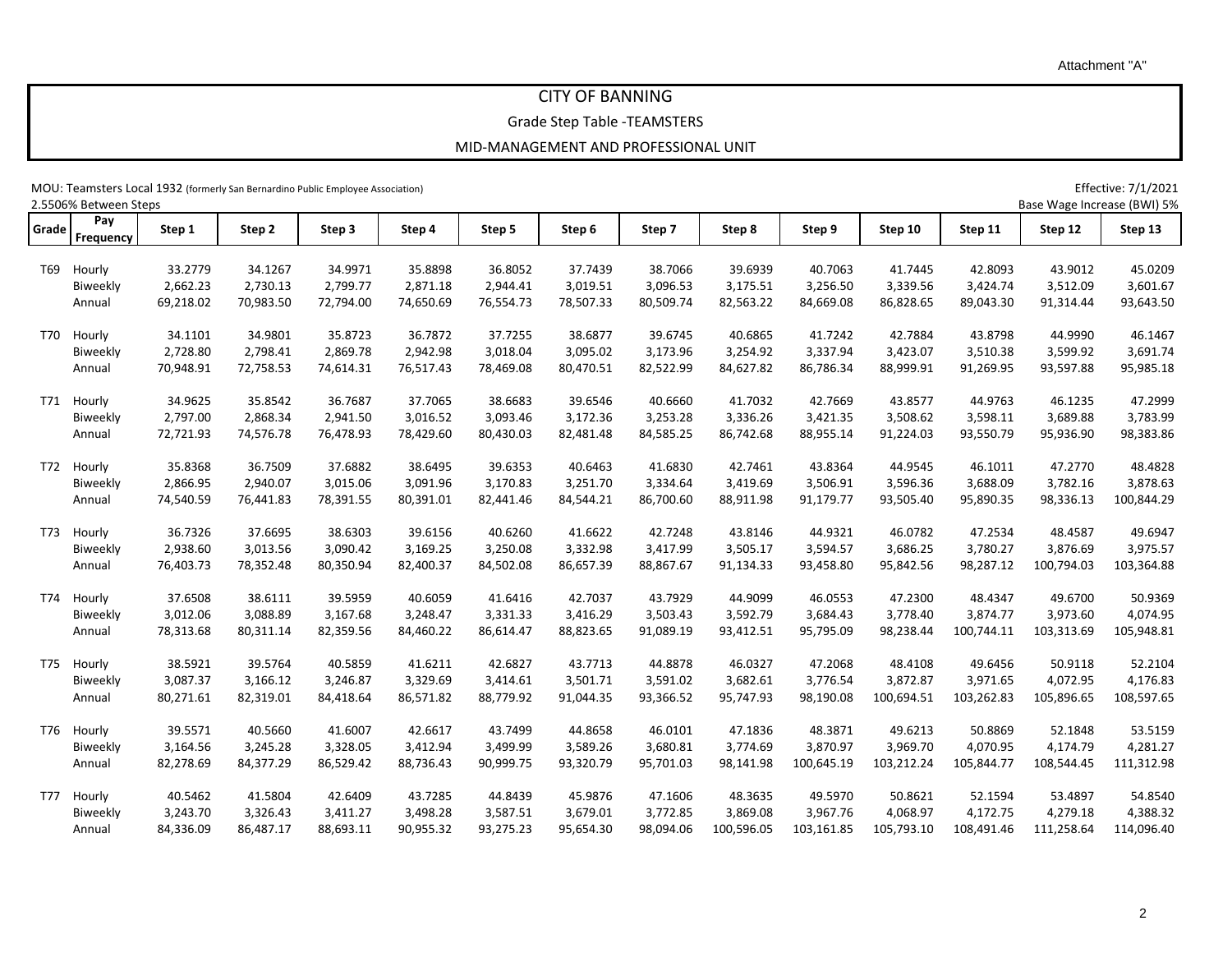3

Attachment "A"

## CITY OF BANNING

Grade Step Table -TEAMSTERS

MOU: Teamsters Local 1932 (formerly San Bernardino Public Employee Association) Effective: 7/1/2021

| 2.5506% Between Steps<br>Base Wage Increase (BWI) 5% |                         |            |            |            |            |            |            |            |            |            |            |            |            |            |
|------------------------------------------------------|-------------------------|------------|------------|------------|------------|------------|------------|------------|------------|------------|------------|------------|------------|------------|
| Grade                                                | Pay<br><b>Frequency</b> | Step 1     | Step 2     | Step 3     | Step 4     | Step 5     | Step 6     | Step 7     | Step 8     | Step 9     | Step 10    | Step 11    | Step 12    | Step 13    |
|                                                      | T78 Hourly              | 41.5595    | 42.6195    | 43.7066    | 44.8214    | 45.9646    | 47.1370    | 48.3392    | 49.5722    | 50.8366    | 52.1332    | 53.4629    | 54.8265    | 56.2250    |
|                                                      | Biweekly                | 3,324.76   | 3,409.56   | 3,496.53   | 3,585.71   | 3,677.17   | 3,770.96   | 3,867.14   | 3,965.77   | 4,066.93   | 4,170.66   | 4,277.03   | 4,386.12   | 4,498.00   |
|                                                      | Annual                  | 86,443.82  | 88,648.66  | 90,909.73  | 93,228.48  | 95,606.36  | 98,044.90  | 100,545.63 | 103,110.15 | 105,740.07 | 108,437.08 | 111,202.88 | 114,039.22 | 116,947.90 |
|                                                      |                         |            |            |            |            |            |            |            |            |            |            |            |            |            |
| T79                                                  | Hourly                  | 42.5987    | 43.6853    | 44.7995    | 45.9422    | 47.1140    | 48.3156    | 49.5480    | 50.8118    | 52.1078    | 53.4368    | 54.7998    | 56.1975    | 57.6309    |
|                                                      | Biweekly                | 3,407.90   | 3,494.82   | 3,583.96   | 3,675.37   | 3,769.12   | 3,865.25   | 3,963.84   | 4,064.94   | 4,168.62   | 4,274.95   | 4,383.98   | 4,495.80   | 4,610.47   |
|                                                      | Annual                  | 88,605.39  | 90,865.36  | 93,182.97  | 95,559.69  | 97,997.04  | 100,496.55 | 103,059.82 | 105,688.46 | 108,384.15 | 111,148.60 | 113,983.55 | 116,890.82 | 119,872.23 |
| T80                                                  | Hourly                  | 43.6633    | 44.7770    | 45.9190    | 47.0902    | 48.2913    | 49.5230    | 50.7862    | 52.0815    | 53.4099    | 54.7722    | 56.1692    | 57.6019    | 59.0711    |
|                                                      | Biweekly                | 3,493.06   | 3,582.16   | 3,673.52   | 3,767.22   | 3,863.31   | 3,961.84   | 4,062.89   | 4,166.52   | 4,272.79   | 4,381.78   | 4,493.54   | 4,608.15   | 4,725.69   |
|                                                      | Annual                  | 90,819.61  | 93,136.06  | 95,511.59  | 97,947.71  | 100,445.96 | 103,007.94 | 105,635.26 | 108,329.59 | 111,092.64 | 113,926.17 | 116,831.97 | 119,811.89 | 122,867.81 |
|                                                      |                         |            |            |            |            |            |            |            |            |            |            |            |            |            |
| T81                                                  | Hourly                  | 44.7554    | 45.8969    | 47.0676    | 48.2681    | 49.4992    | 50.7617    | 52.0564    | 53.3842    | 54.7458    | 56.1422    | 57.5741    | 59.0426    | 60.5485    |
|                                                      | Biweekly                | 3,580.43   | 3,671.75   | 3,765.40   | 3,861.44   | 3,959.93   | 4,060.94   | 4,164.52   | 4,270.74   | 4,379.66   | 4,491.37   | 4,605.93   | 4,723.41   | 4,843.88   |
|                                                      | Annual                  | 93,091.19  | 95,465.57  | 97,900.52  | 100,397.57 | 102,958.31 | 105,584.36 | 108,277.40 | 111,039.12 | 113,871.28 | 116,775.68 | 119,754.17 | 122,808.62 | 125,940.97 |
|                                                      |                         |            |            |            |            |            |            |            |            |            |            |            |            |            |
| T82                                                  | Hourly                  | 45.8739    | 47.0440    | 48.2439    | 49.4744    | 50.7363    | 52.0304    | 53.3575    | 54.7184    | 56.1140    | 57.5453    | 59.0130    | 60.5182    | 62.0618    |
|                                                      | Biweekly                | 3,669.91   | 3,763.52   | 3,859.51   | 3,957.95   | 4,058.90   | 4,162.43   | 4,268.60   | 4,377.47   | 4,489.12   | 4,603.62   | 4,721.04   | 4,841.46   | 4,964.94   |
|                                                      | Annual                  | 95,417.77  | 97,851.49  | 100,347.29 | 102,906.75 | 105,531.49 | 108,223.17 | 110,983.51 | 113,814.26 | 116,717.21 | 119,694.20 | 122,747.12 | 125,877.90 | 129,088.55 |
| T83                                                  | Hourly                  | 47.0206    | 48.2199    | 49.4498    | 50.7111    | 52.0045    | 53.3309    | 54.6912    | 56.0862    | 57.5167    | 58.9837    | 60.4881    | 62.0310    | 63.6131    |
|                                                      | Biweekly                | 3,761.65   | 3,857.59   | 3,955.98   | 4,056.89   | 4,160.36   | 4,266.48   | 4,375.30   | 4,486.89   | 4,601.33   | 4,718.70   | 4,839.05   | 4,962.48   | 5,089.05   |
|                                                      | Annual                  | 97,802.86  | 100,297.42 | 102,855.60 | 105,479.04 | 108,169.39 | 110,928.36 | 113,757.69 | 116,659.20 | 119,634.71 | 122,686.11 | 125,815.34 | 129,024.39 | 132,315.28 |
| T84                                                  | Hourly                  | 48.1965    | 49.4258    | 50.6865    | 51.9793    | 53.3051    | 54.6647    | 56.0590    | 57.4888    | 58.9551    | 60.4588    | 62.0009    | 63.5823    | 65.2040    |
|                                                      | Biweekly                | 3,855.72   | 3,954.07   | 4,054.92   | 4,158.34   | 4,264.41   | 4,373.18   | 4,484.72   | 4,599.10   | 4,716.41   | 4,836.71   | 4,960.07   | 5,086.58   | 5,216.32   |
|                                                      | Annual                  | 100,248.81 | 102,805.75 | 105,427.92 | 108,116.96 | 110,874.59 | 113,702.56 | 116,602.66 | 119,576.73 | 122,626.65 | 125,754.36 | 128,961.86 | 132,251.16 | 135,624.35 |
|                                                      |                         |            |            |            |            |            |            |            |            |            |            |            |            |            |
| T85                                                  | Hourly                  | 49.4012    | 50.6612    | 51.9534    | 53.2785    | 54.6374    | 56.0310    | 57.4601    | 58.9257    | 60.4287    | 61.9699    | 63.5506    | 65.1715    | 66.8337    |
|                                                      | Biweekly                | 3,952.09   | 4,052.90   | 4,156.27   | 4,262.28   | 4,370.99   | 4,482.48   | 4,596.81   | 4,714.06   | 4,834.29   | 4,957.60   | 5,084.04   | 5,213.72   | 5,346.70   |
|                                                      | Annual                  | 102,754.44 | 105,375.30 | 108,063.00 | 110,819.25 | 113,645.81 | 116,544.46 | 119,517.04 | 122,565.45 | 125,691.60 | 128,897.49 | 132,185.15 | 135,556.66 | 139,014.17 |
| T86                                                  | Hourly                  | 50.6362    | 51.9277    | 53.2522    | 54.6104    | 56.0033    | 57.4317    | 58.8966    | 60.3988    | 61.9394    | 63.5192    | 65.1393    | 66.8007    | 68.5046    |
|                                                      | Biweekly                | 4,050.90   | 4,154.22   | 4,260.17   | 4,368.83   | 4,480.27   | 4,594.54   | 4,711.73   | 4,831.91   | 4,955.15   | 5,081.53   | 5,211.14   | 5,344.06   | 5,480.36   |
|                                                      | Annual                  | 105,323.27 | 108,009.65 | 110,764.54 | 113,589.70 | 116,486.92 | 119,458.04 | 122,504.94 | 125,629.55 | 128,833.85 | 132,119.89 | 135,489.74 | 138,945.54 | 142,489.49 |
|                                                      |                         |            |            |            |            |            |            |            |            |            |            |            |            |            |